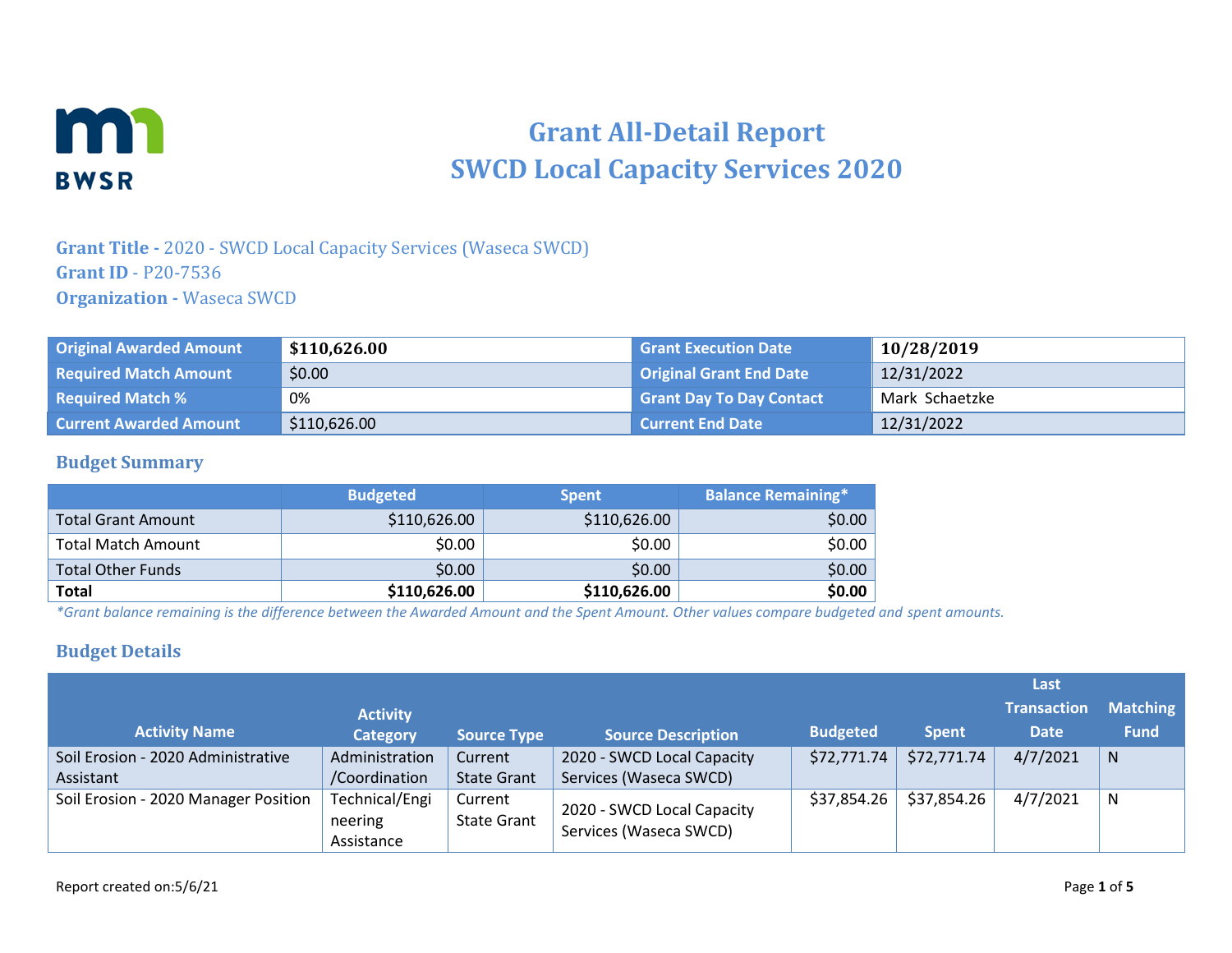|                                  |                 |                    |                            |                 |              | Last                              |                                |
|----------------------------------|-----------------|--------------------|----------------------------|-----------------|--------------|-----------------------------------|--------------------------------|
| <b>Activity Name</b>             | <b>Activity</b> |                    | <b>Source Description</b>  | <b>Budgeted</b> | <b>Spent</b> | <b>Transaction</b><br><b>Date</b> | <b>Matching</b><br><b>Fund</b> |
|                                  | Category        | <b>Source Type</b> |                            |                 |              |                                   |                                |
| Soil Erosion - computer hardware | Supplies/Equip  | Current            | 2020 - SWCD Local Capacity | \$0.00          |              |                                   | N                              |
|                                  |                 |                    |                            |                 |              |                                   |                                |
|                                  | ment            | <b>State Grant</b> | Services (Waseca SWCD)     |                 |              |                                   |                                |

## **Activity Details Summary**

| <b>Activity Details</b>             | <b>Total Action Count</b> | <b>Total Activity Mapped</b> |                  | <b>Proposed Size / Unit</b> | <b>Actual Size / Unit</b> |
|-------------------------------------|---------------------------|------------------------------|------------------|-----------------------------|---------------------------|
|                                     |                           |                              |                  |                             |                           |
| <b>Proposed Activity Indicators</b> |                           |                              |                  |                             |                           |
| <b>Activity Name</b>                | <b>Indicator Name</b>     | <b>Value &amp; Units</b>     | <b>Waterbody</b> | <b>Calculation Tool</b>     | <b>Comments</b>           |
| <b>Final Indicators Summary</b>     |                           |                              |                  |                             |                           |
| <b>Indicator Name</b>               |                           | <b>Total Value</b>           | <b>Unit</b>      |                             |                           |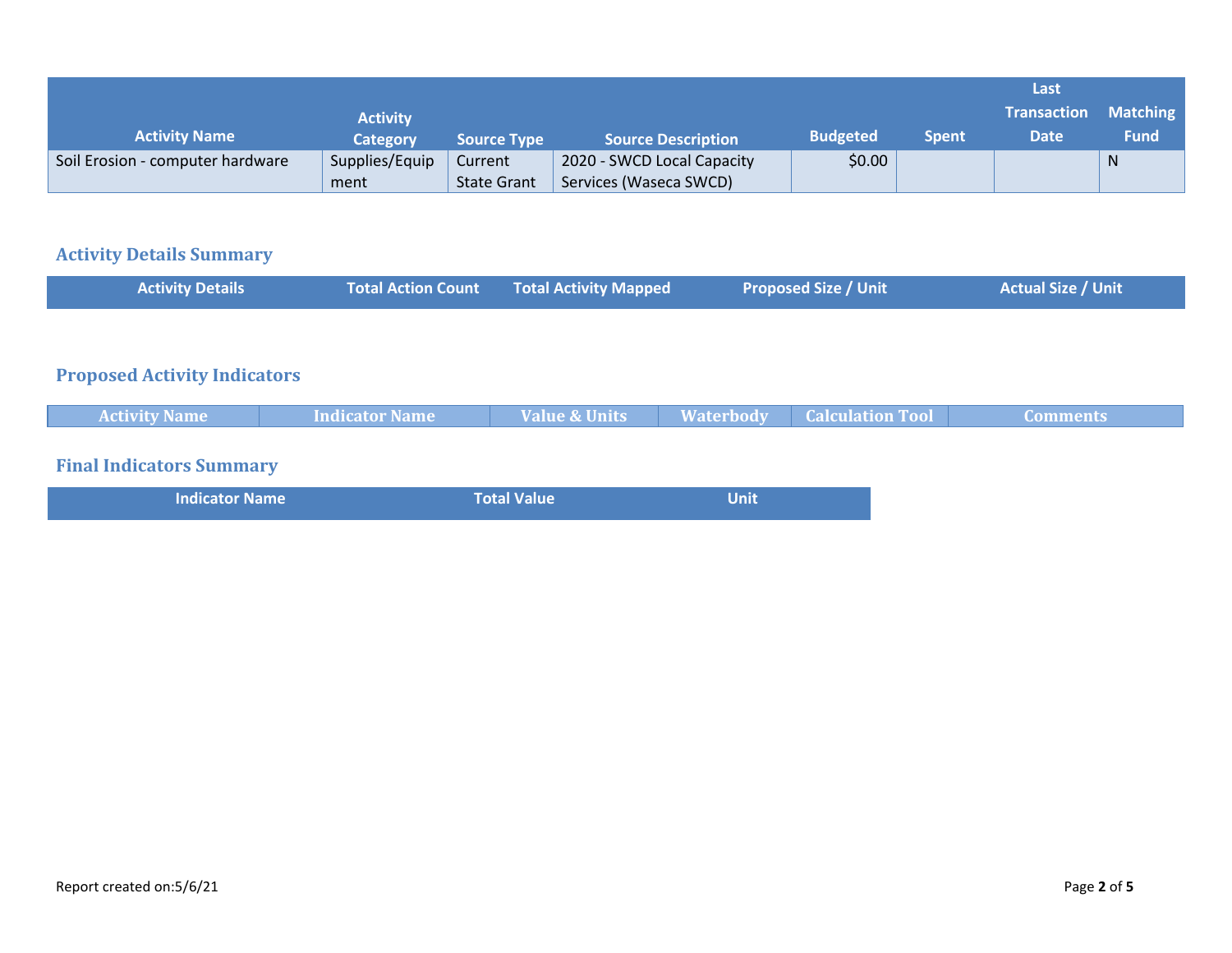### **Grant Activity**

| <b>Grant Activity - Soil Erosion - 2020 Administrative Assistant</b> |                                                                                                                                                                                                                                                                                                                                                                                                                                                                                                                                                                                                                                                                                                                                                                                                                      |                 |           |  |
|----------------------------------------------------------------------|----------------------------------------------------------------------------------------------------------------------------------------------------------------------------------------------------------------------------------------------------------------------------------------------------------------------------------------------------------------------------------------------------------------------------------------------------------------------------------------------------------------------------------------------------------------------------------------------------------------------------------------------------------------------------------------------------------------------------------------------------------------------------------------------------------------------|-----------------|-----------|--|
| <b>Description</b>                                                   | Administrative Assistant - currently total of 40 hours per week staffing. Working with land owners and doing paperwork to<br>accompany practices. Answering phones and connecting with correct personnel for landowners to get correct answers to<br>their questions, completing and maintaining grant paperwork and files and meeting information plus other administrative<br>duties. Approximately 2195 hours at BWSR billing rate (estimated 2020 rate is \$31.89). Balance will come from other grants<br>and local funds.                                                                                                                                                                                                                                                                                      |                 |           |  |
| <b>Category</b>                                                      | ADMINISTRATION/COORDINATION                                                                                                                                                                                                                                                                                                                                                                                                                                                                                                                                                                                                                                                                                                                                                                                          |                 |           |  |
| <b>Start Date</b>                                                    | $1-Jan-20$                                                                                                                                                                                                                                                                                                                                                                                                                                                                                                                                                                                                                                                                                                                                                                                                           | <b>End Date</b> | 07-Apr-21 |  |
| <b>Has Rates and Hours?</b>                                          | Yes                                                                                                                                                                                                                                                                                                                                                                                                                                                                                                                                                                                                                                                                                                                                                                                                                  |                 |           |  |
| <b>Actual Results</b>                                                | Hours below for Cheri Brummund spent on Landowner communications, maintaining and completing grant paperwork,<br>answering phones and maintaining office procedures and files.<br>2021<br>Rate changes due to new billing rates adjusted as of 1/1/2021 for insurance and facilities changes.<br>1st gtr<br>Cheri Brummund 359.9558 hrs @ \$34.44/hr = \$12,396.88<br>2020<br>4th qtr<br>Cheri Brummund 416.25 hrs @ @34.57/hr=\$14,389.76<br>3rd qtr<br>Cheri Brummund 420 hrs @ \$34.57/hr = \$14,519.40<br>2nd qtr<br>Cheri Brummund 418.25 hrs @ \$34.57/hr = \$14,458.90<br>last week 3/29/2020 through 4/10/2020 wages increased for this pay period due to step increase and COLA increase.<br>Cheri Brummund 82 hrs @ 34.57/hr = \$2834.74<br>1st gtr<br>Cheri Brummund 430.5 hrs @ \$32.92/hr = \$14,172.06 |                 |           |  |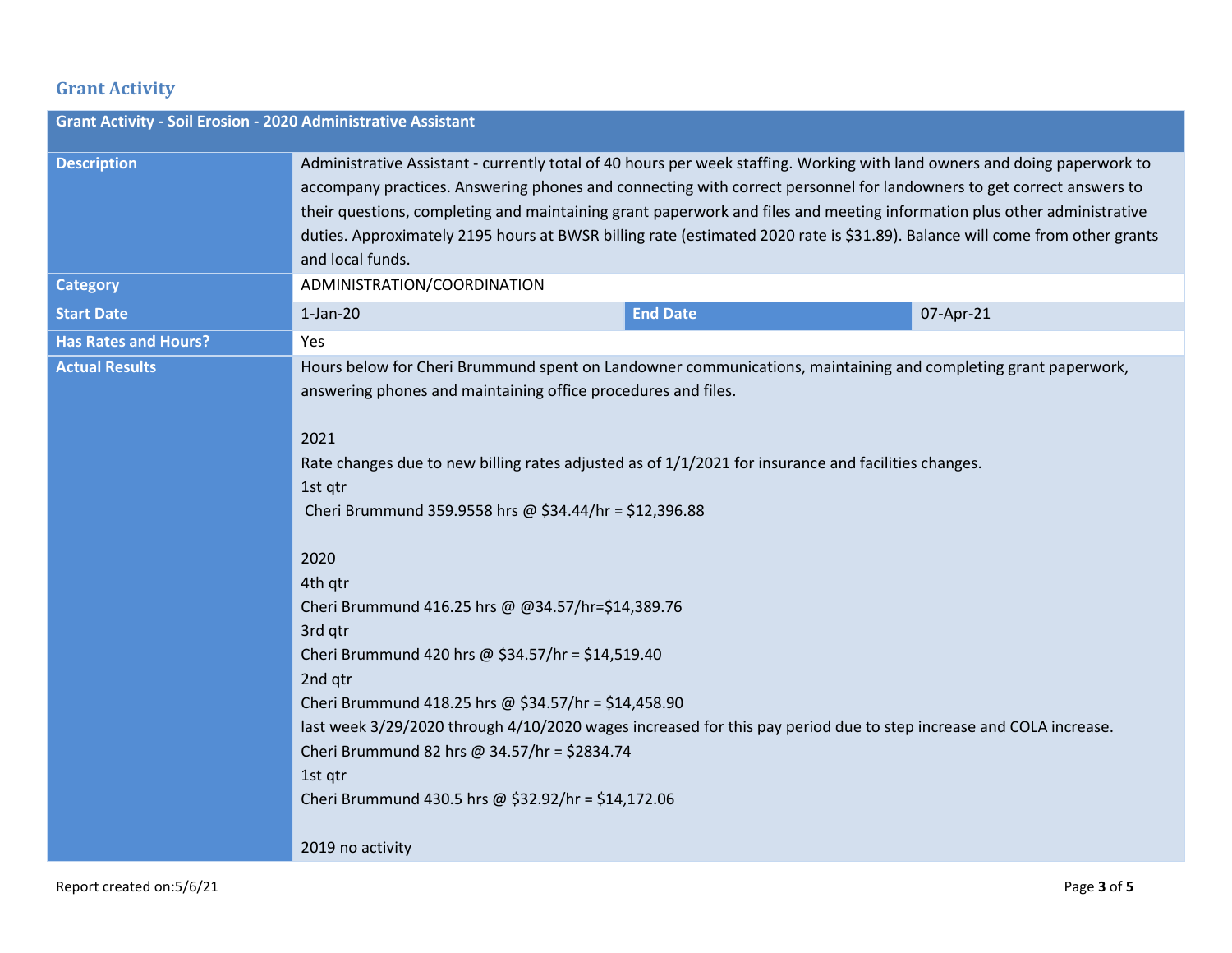| <b>Grant Activity - Soil Erosion - 2020 Manager Position</b> |                                                                                                                                                                                                                                                                                                                                                                                                                                                                                                                                                                                                                                                                                                                                                                                                 |                                                                                                                                                                                                                                                                                                                                                                                                                                                                                                                                                                                               |           |  |
|--------------------------------------------------------------|-------------------------------------------------------------------------------------------------------------------------------------------------------------------------------------------------------------------------------------------------------------------------------------------------------------------------------------------------------------------------------------------------------------------------------------------------------------------------------------------------------------------------------------------------------------------------------------------------------------------------------------------------------------------------------------------------------------------------------------------------------------------------------------------------|-----------------------------------------------------------------------------------------------------------------------------------------------------------------------------------------------------------------------------------------------------------------------------------------------------------------------------------------------------------------------------------------------------------------------------------------------------------------------------------------------------------------------------------------------------------------------------------------------|-----------|--|
| <b>Description</b>                                           | Manager Position - New position as of 2018. Previously co-managed with Steele County SWCD. The manager responsibilities<br>include supervising employees, overseeing and initiating practices with landowners, implementation of conservation<br>practices, administer existing and new district programs, represents the District Board to other employees and general public.<br>Manager will also assist the District Board in developing and preparing reports and budgets. Oversees and aides in writing of<br>grants and practices of conservation methods and programs. Position is full time or 2080 hours annually. Approximately 733<br>hours at managers billable rate (2020 estimated billable rate is \$55.40). Balance of cost to be covered with other grants or<br>local funds. |                                                                                                                                                                                                                                                                                                                                                                                                                                                                                                                                                                                               |           |  |
| <b>Category</b>                                              | TECHNICAL/ENGINEERING ASSISTANCE                                                                                                                                                                                                                                                                                                                                                                                                                                                                                                                                                                                                                                                                                                                                                                |                                                                                                                                                                                                                                                                                                                                                                                                                                                                                                                                                                                               |           |  |
| <b>Start Date</b>                                            | 1-Oct-20                                                                                                                                                                                                                                                                                                                                                                                                                                                                                                                                                                                                                                                                                                                                                                                        | <b>End Date</b>                                                                                                                                                                                                                                                                                                                                                                                                                                                                                                                                                                               | 08-Apr-21 |  |
| <b>Has Rates and Hours?</b>                                  | Yes                                                                                                                                                                                                                                                                                                                                                                                                                                                                                                                                                                                                                                                                                                                                                                                             |                                                                                                                                                                                                                                                                                                                                                                                                                                                                                                                                                                                               |           |  |
| <b>Actual Results</b>                                        | All hours listed below have been used for<br>budgets.<br>2021<br>1st qtr 2021<br>2020<br>4th gtr<br>no activity 1-3rd qtr<br>2019 no activity                                                                                                                                                                                                                                                                                                                                                                                                                                                                                                                                                                                                                                                   | the manager responsibilities including supervising employees, overseeing and initiating practices with landowners,<br>implementation of conservation practices, administer existing and new district programs, represents the District Board to<br>other employees and general public. Manager will also assist the District Board in developing and preparing reports and<br>Rate changes due to new billing rates adjusted as of 1/1/2021 for insurance and facilities changes.<br>Mark Schaetzke 363 hrs @ \$63.67/hr = \$23,112.21<br>Mark Schaetzke 244.519 hrs @ \$60.29/hr=\$14,742.05 |           |  |